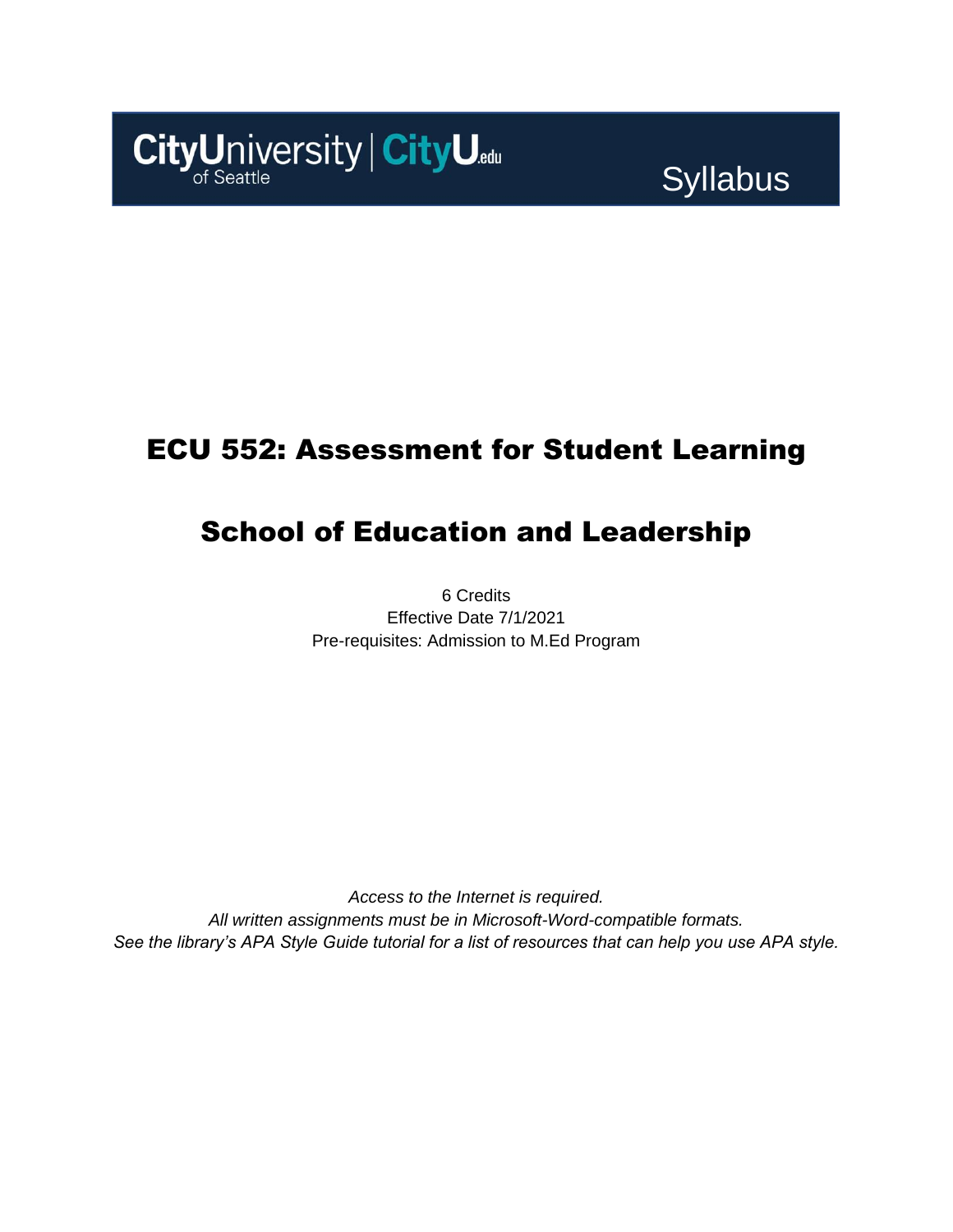### Faculty Information

Professional experience information for instructors is found under *Faculty Information* in the online course menu.

### Contact Information

Contact information for instructors is found under *Faculty Information* in the online course menu.

### Course Description

This learning block contains outcomes relating to current, research-based practices to effectively assess student learning and drive instructional practices. Emphasis is placed on current, research-based practices for effective assessment of student learning and instructional decision making. Candidates will develop numerous formative and summative instructional practices to enhance instructional practices and increase student learning.

### Course Resources

Required and recommended resources to complete coursework and assignments are found on the course [Reading List.](https://cityu.alma.exlibrisgroup.com/leganto/login?auth=SAML) The reading list can be found under *Course Information* in Blackboard as well as from the library homepage ("Find Your Textbook" button).

**Note**: Required resources that must be purchased by the student are tagged "Purchase from a vendor of your choosing." Required resources with a direct link, "Available through CityU Library", are available electronically at no cost to students.

Students in Canada may purchase course resources from the [Canada Bookstore,](https://www.cityubookstore.ca/index.asp) and students outside the U.S. and Canada should contact their advisor or textbook coordinator for additional information.

### Course Outcomes

This course will prepare students to:

- Identify specific roles or purposes of educational assessment and the appropriate assessment for each.
- Describe differences between formative and summative forms of assessment.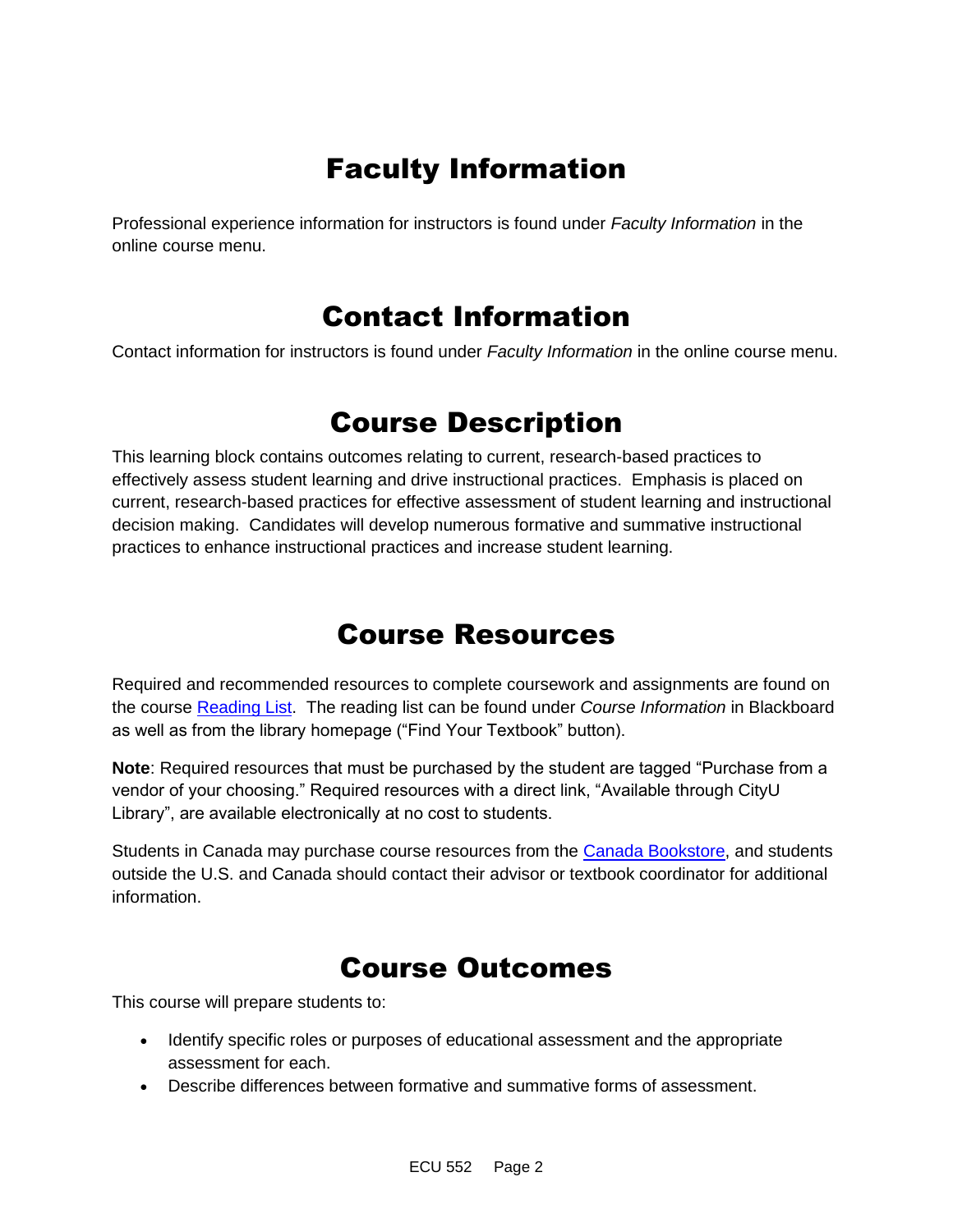- Explain validity and reliability with regards to construction, selection, implementation and interpretation of assessments.
- Articulate the importance of assessment and evaluation in the instructional process.
- Demonstrate an understanding of the instructional process, including: instruction, assessment, evaluation, and revision.
- Implement appropriate forms of assessment to measure a given learning outcome.
- Construct valid and reliable assessments that measure a variety of learning outcomes, including authentic and performance-based assessments, for diverse student populations
- Design multiple assessments that inform instructional design and implementation
- Demonstrate the appropriate use of terminology within the assessment and instructional process.

## Shared Agreements

Our primary commitment is to **build relationships** both with each other and within ourselves. We share a *collective goal* of becoming critically conscious educators who are prepared to serve all students in our classrooms. A positive learning experience relies on creating an atmosphere where space is held for *multiple truths* to coexist, and where we begin to *notice and name power dynamics* in our own group and also in the education system, its processes, and its policies. We acknowledge that differences among our identities, social backgrounds and experiences will influence our perspectives and those of others*.* We agree to *share our truths bravely*, to *acknowledge the humanity* of each other and ourselves, and to *look for learning* in ourselves and others.

*\*\*We agree to keep confidential all issues of a personal or professional nature that are discussed in class.\*\**

*\*\*adapted from Color Brave Spaces by Equity Matters (2021)[. www.equitymattersnw.com](http://www.equitymattersnw.com/)*

### Additional Information

This is a new heading for our syllabus template. Programs are using this to list additional information required by accreditors, or core concepts/knowledge/skills.

# Grading Scale

The grades earned for the course will be calculated using City University of Seattle's decimal grading system, found in the current University Catalog [\(https://www.cityu.edu/catalog/\)](https://www.cityu.edu/catalog/).

Grading rubrics with details on how each assignment will be graded are located under *Assignments* and/or in *My Grades* in the online course menu. Students should review the rubric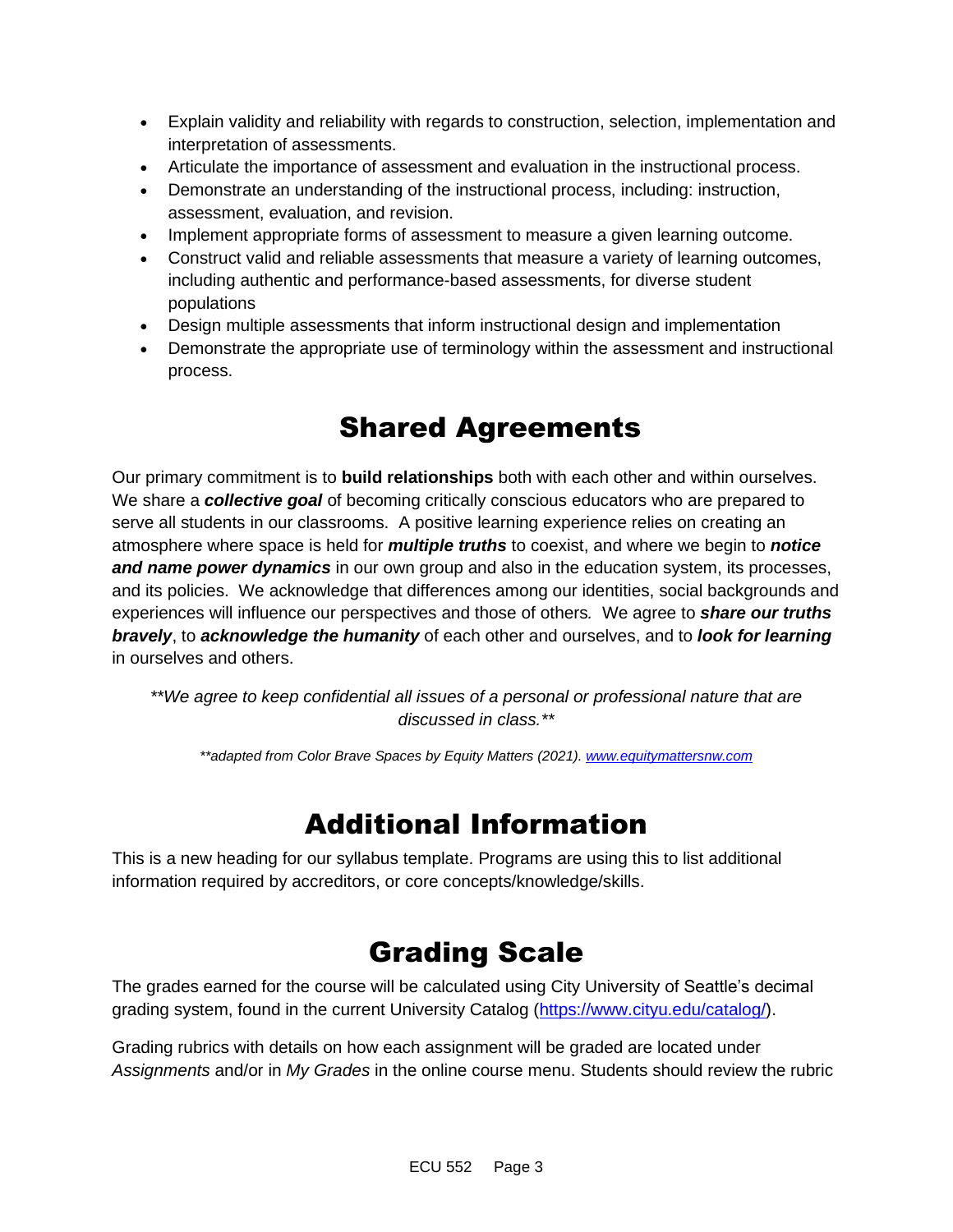for each assignment prior to completing their work in order to understand how it will be assessed.

## Course Assignments and Grading

#### Role of Assessment (40% of Final Grade)

Candidates will demonstrate understanding of the assessment cycle and explain the role of assessment in the instructional process: 1) Articulate the importance of assessment and evaluation in the instructional process; 2) Demonstrate an understanding of the instructional process, including: instruction, assessment, evaluation, and revision; 3) Explain validity and reliability with regards to construction, selection, implementation and interpretation of assessments; and 4) Identify appropriate forms of assessment to measure a given learning outcome.

#### Assessment Matching (40% of grade)

Candidates will create and/or select a variety of assessments that align with a particular standard or learning target. Candidate will: 1) identify the type of assessment, 2) evaluate the reliability and validity of assessments, 3) evaluate the accessibility of the assessments for diverse learners, 4) explain how the assessments will be used to evaluate student learning with respect to the standard and/or learning target, and 5) propose improvements or modifications to assessments to improve validity, reliability, and accessibility.

### Participation, Engagement, and Essential Dispositions (20% of Final Grade)

Candidates should participate and engage in all classwork, including required assignments, class discussions, activities, and instructor-determined assignments. Candidates should work to meet essential dispositions criteria not only in the field, but also in their coursework, whether online or in person

### Course Policies

Participation will be graded based on engagement in class discussions and activities (both online and mixed modes). Online-only courses will be determined via active engagement in weekly discussion boards or other interactive opportunities provided by the instructor. Mixed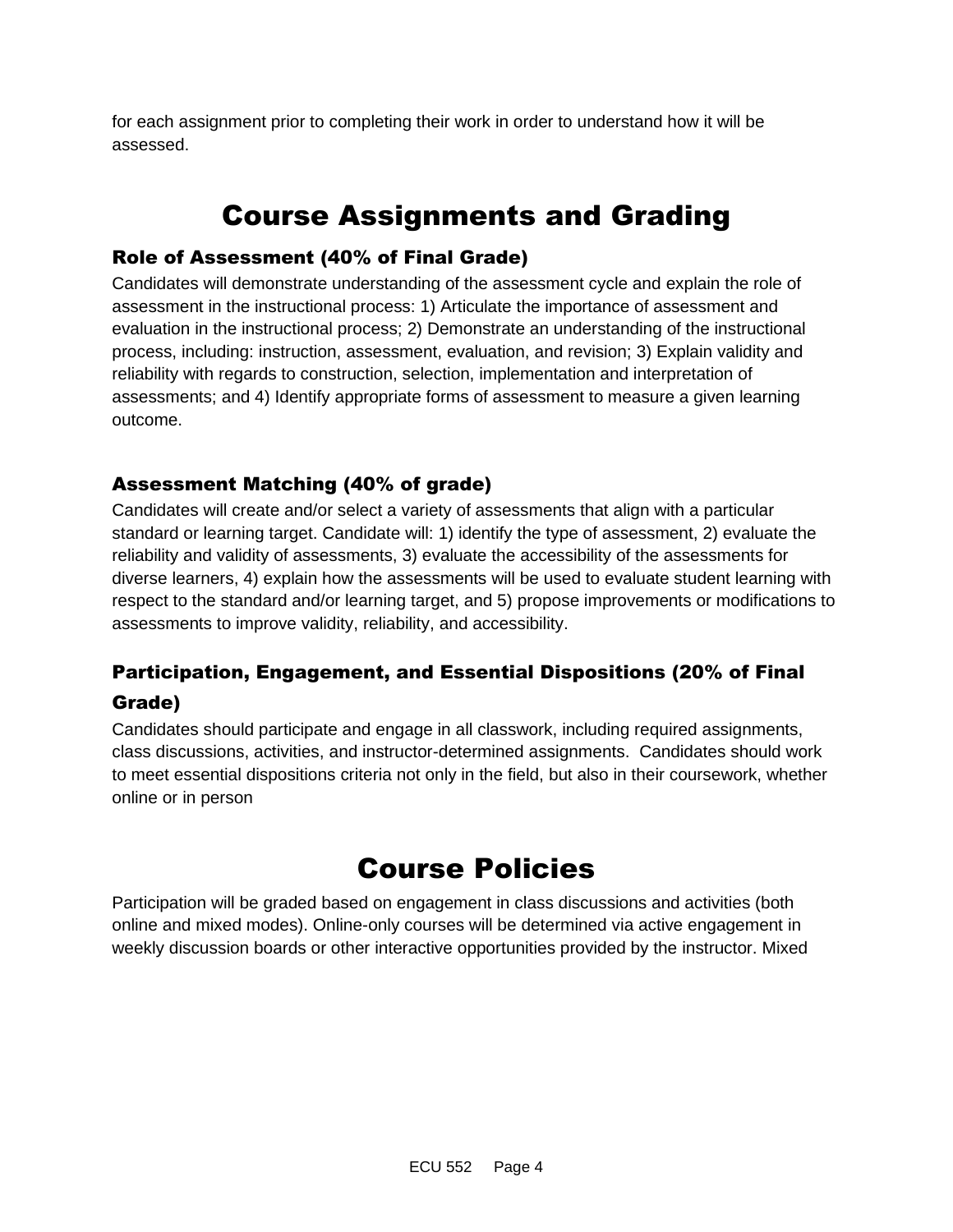mode courses will be determined based on presence in class and engagement with content and peers both within and outside of face-to-face class sessions.

# University Policies

You are responsible for understanding and adhering to all of City University of Seattle's academic policies. The most current versions of these policies can be found in the University Catalog that is linked from the CityU Web site.

#### Antidiscrimination

City University of Seattle and its staff and faculty are committed to supporting our students. We value equity, diversity, and inclusion as a way of life as well as the educational opportunities it provides. City U will not tolerate any form of discrimination based on race, color, ethnicity, sexual orientation, gender identification, socioeconomic status, or religious values. If you have experienced any discrimination based on any of the above, we encourage you to report this to the University. Please report this to your instructor. If you do not feel safe reporting this to your instructor, please report to the Provost or to the Vice President of Student Affairs.

#### Non-Discrimination & Prohibition of Sexual Misconduct

City University of Seattle adheres to all federal, state, and local civil rights laws prohibiting discrimination in employment and education. The University is committed to ensuring that the education environment is bounded by standards of mutual respect and safety and is free from discriminatory practices.

In the U.S., the University is required by Title IX of the Education Amendments of 1972 to ensure that all of its education programs and activities do not discriminate on the basis of sex/gender. Sex includes sex, sex stereotypes, gender identity, gender expression, sexual orientation, and pregnancy or parenting status. Sexual harassment, sexual assault, dating and domestic violence, and stalking are forms of sex discrimination, which are prohibited under Title IX and by City University of Seattle policy. City University of Seattle also prohibits retaliation against any person opposing discrimination or participating in any discrimination investigation or complaint process internal or external to the institution. Questions regarding Title IX, including its application and/or concerns about noncompliance, should be directed to the Title IX Coordinator. For a complete copy of the policy or for more information, visit [https://my.cityu.edu/titleix](https://nam11.safelinks.protection.outlook.com/?url=https%3A%2F%2Fmy.cityu.edu%2Ftitleix&data=04%7C01%7Claker%40cityu.edu%7Cbc558c70c10340dbaa2408d9172365a0%7Cb3fa96d9f5154662add763d854e39e63%7C1%7C0%7C637566263054321964%7CUnknown%7CTWFpbGZsb3d8eyJWIjoiMC4wLjAwMDAiLCJQIjoiV2luMzIiLCJBTiI6Ik1haWwiLCJXVCI6Mn0%3D%7C1000&sdata=GX0hgfxN2OMKFTKjD04gqvwwyU44mfnCmEdCtsEzab0%3D&reserved=0) or contact the Title IX Coordinator.

In Canada, in compliance with the British Columbia Human Rights Code, the Alberta Human Rights Act, WorksafeBC, and the Workers' Compensation Board of Alberta, the University believes that its environment should at all times be supportive and respectful of the dignity and self-esteem of individuals. Discrimination, harassment and bullying conduct, whether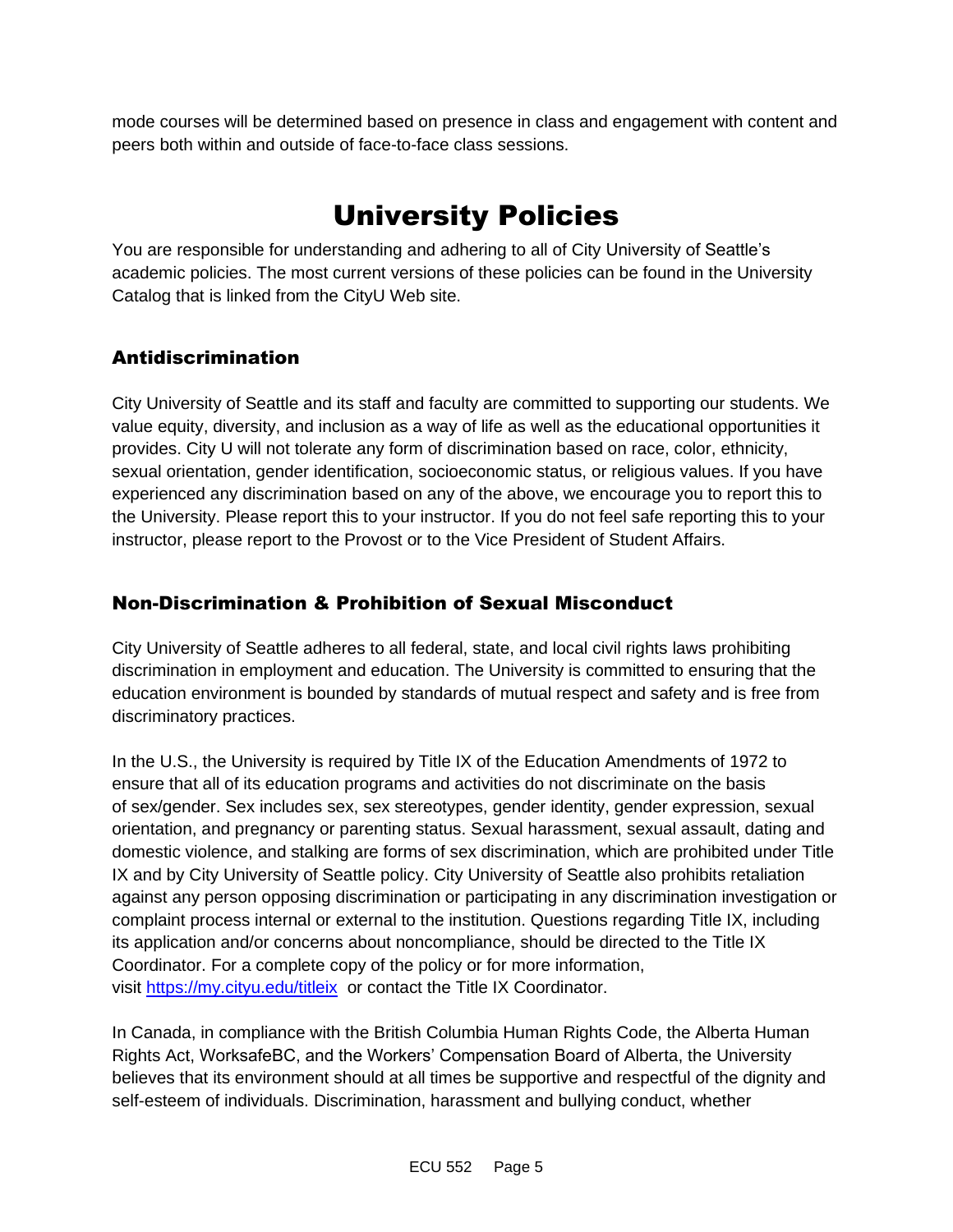through person-to-person behaviour or via electronic communications such as email or social media is not acceptable and will not be tolerated. As an educational institution, it is our responsibility to cultivate an environment of excellence, equity, mutual respect and to recognize the value and potential of every individual. The University will take all necessary steps to meet or exceed the requirements of the law to prevent discrimination, harassment and bullying. The Respectful Workplace Policy for the prevention of discrimination, harassment and bullying policy and procedure can be found at [https://www.cityu.edu/discover-cityu/about-cityu/](https://nam11.safelinks.protection.outlook.com/?url=https%3A%2F%2Fwww.cityu.edu%2Fdiscover-cityu%2Fabout-cityu%2F&data=04%7C01%7Claker%40cityu.edu%7Cbc558c70c10340dbaa2408d9172365a0%7Cb3fa96d9f5154662add763d854e39e63%7C1%7C0%7C637566263054331957%7CUnknown%7CTWFpbGZsb3d8eyJWIjoiMC4wLjAwMDAiLCJQIjoiV2luMzIiLCJBTiI6Ik1haWwiLCJXVCI6Mn0%3D%7C1000&sdata=7Q6QoqwuNLfeOJPewViWSeIwRIBy%2BoqDOiP8xSHYm78%3D&reserved=0) under the Policies section or at [https://www.cityuniversity.ca/about/](https://nam11.safelinks.protection.outlook.com/?url=https%3A%2F%2Fwww.cityuniversity.ca%2Fabout%2F&data=04%7C01%7Claker%40cityu.edu%7Cbc558c70c10340dbaa2408d9172365a0%7Cb3fa96d9f5154662add763d854e39e63%7C1%7C0%7C637566263054331957%7CUnknown%7CTWFpbGZsb3d8eyJWIjoiMC4wLjAwMDAiLCJQIjoiV2luMzIiLCJBTiI6Ik1haWwiLCJXVCI6Mn0%3D%7C1000&sdata=TX6bXEiU0CC6hC1mrTnKpuJywbR06qAj7RMu8QC4RUA%3D&reserved=0) .

#### Religious Accommodations

City University of Seattle has a policy for accommodation of student absences or significant hardship due to reasons of faith or conscience, or for organized religious activities. The University's policy, including more information about how to request an accommodation, is available in the University Catalog and on the my.cityu.edu student portal. Accommodations must be requested by the 20% mark of this course (e.g. day 14 of a ten-week course, day 7 of a 5-week course) using the Religious Accommodations Request Form found on the student dashboard in the my.cityu.edu student portal.

### Academic Integrity

Academic integrity in students requires the pursuit of scholarly activity that is free from fraud, deception and unauthorized collaboration with other individuals. Students are responsible for understanding CityU's policy on academic integrity and adhering to its standards in meeting all course requirements. A complete copy of this policy can be found in the [University Catalog](https://nam11.safelinks.protection.outlook.com/?url=http%3A%2F%2Fwww.cityu.edu%2Fcatalog%2F&data=04%7C01%7Claker%40cityu.edu%7Cbc558c70c10340dbaa2408d9172365a0%7Cb3fa96d9f5154662add763d854e39e63%7C1%7C0%7C637566263054341952%7CUnknown%7CTWFpbGZsb3d8eyJWIjoiMC4wLjAwMDAiLCJQIjoiV2luMzIiLCJBTiI6Ik1haWwiLCJXVCI6Mn0%3D%7C1000&sdata=aL6fsSyLtVzJgdrlE9PtZXb%2F3H6wCdrvPcw4zOoEYTI%3D&reserved=0) in the section titled *Academic Integrity Policy* under *Student Rights & Responsibilities*.

#### **Attendance**

Students taking courses in any format at the University are expected to be diligent in their studies and to attend class regularly. Regular class attendance is important in achieving learning outcomes in the course and may be a valid consideration in determining the final grade. For classes where a physical presence is required, a student has attended if they are present at any time during the class session. For online classes, a student has attended if they have posted or submitted an assignment. A complete copy of this policy can be found in the [University Catalog](https://nam11.safelinks.protection.outlook.com/?url=http%3A%2F%2Fwww.cityu.edu%2Fcatalog%2F&data=04%7C01%7Claker%40cityu.edu%7Cbc558c70c10340dbaa2408d9172365a0%7Cb3fa96d9f5154662add763d854e39e63%7C1%7C0%7C637566263054341952%7CUnknown%7CTWFpbGZsb3d8eyJWIjoiMC4wLjAwMDAiLCJQIjoiV2luMzIiLCJBTiI6Ik1haWwiLCJXVCI6Mn0%3D%7C1000&sdata=aL6fsSyLtVzJgdrlE9PtZXb%2F3H6wCdrvPcw4zOoEYTI%3D&reserved=0) in the section titled *Attendance* under *Student Rights & Responsibilities*.

#### Final Assignments Due Date